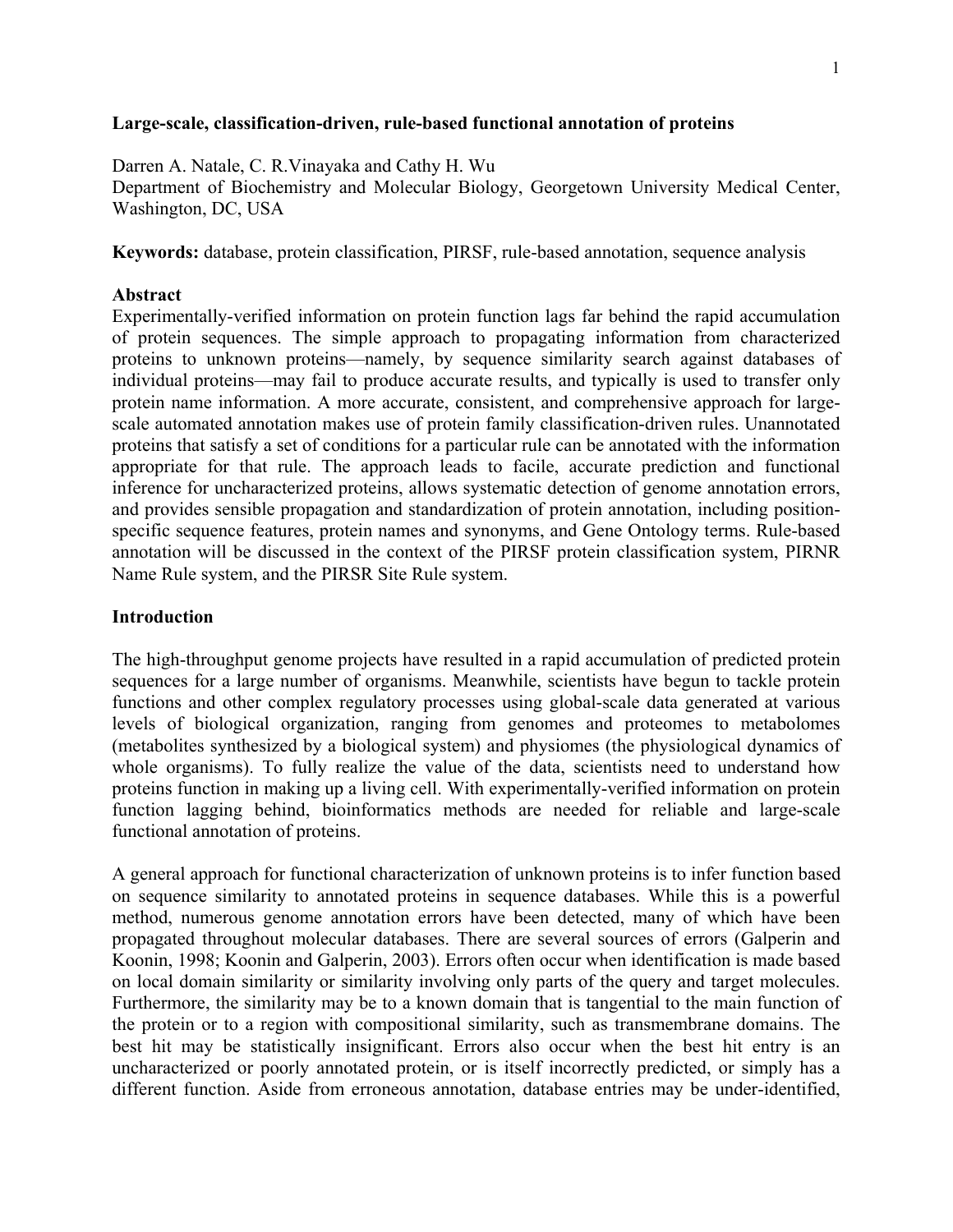such as a "hypothetical protein" with a convincing similarity to a protein or domain of known function, or may be over-identified, such as ascribing a specific enzyme activity when a less specific one would be more appropriate.

These problems can be addressed by using a curated, hierarchical, whole-protein classification database, especially in conjunction with a rule-based system designed specifically for large-scale annotation. Annotation rules define not only the conditions that must be met, but also the fields (including function, ontology, and site-specific features) that could be confidently propagated.

# **Hierarchical whole-protein classification**

*The advantage of protein classification*. There is an immediate advantage to using a protein classification database as a basis for annotation. This advantage is conferred by "strength in numbers." Instead of relying on the (hopefully) accurate annotation of a single (hopefully related) protein (usually, the BLAST best hit), using curated classification databases allows reliance on the collected wisdom of multiple proteins, or at least the assurance that the members are truly related. (For the sake of this discussion, it is assumed that the query protein has been accurately assigned to a protein family of interest. This, typically, is done via specialized BLAST search, (e.g., the COG database, Tatusov *et al*., 2003), HMMer search (e.g., Pfam, Bateman *et al.*, 2004), or combination of both (e.g., PIRSF, Wu *et al*., 2004a)). *Streptococcus agalactiae* protein gbs1797 (UniProt accession Q8E3G2) provides a good example of the usefulness of protein families for annotation. It is likely that the simple "Hypothetical protein" annotation attached to this protein derived from the fact that its best hit has the same annotation. However, long before this protein was submitted to the sequence databases, the COG database had its predicted family annotated as "Galactose-1-phosphate uridylyltransferase" (COG1085). Similarly, *Mannheimia succiniciproducens* "Hypothetical protein MS0372" (UniProt accession Q65VN1) is predicted to be a member of PIRSF family PIRSF000378 ("Glycyl radical cofactor protein YfiD"), PFAM family PF01228 ("Glycine radical"), and InterPro family IPR001150 ("Formate C-acetyltransferase glycine radical"), all of which were available at the time of submission. Thus, several of the problems associated with propagating meaningful annotation to new proteins, including mis-annotated or statistically insignificant best hits, are averted by the use of protein classification databases.

*Whole proteins*. Are whole proteins equal to the sum of their parts? Mostly, yes. However, this is not always the case, at least for annotation purposes. For example, PIRSF000142 contains "glycerol-3-phosphate dehydrogenase (anaerobic), subunit C" proteins. The annotation of such proteins, if one were to rely on predominantly domain-centric databases alone, would likely be "Cysteine-rich iron-sulfur binding protein" (based on hits to PF02754, "Cysteine-rich domain" and PF00037, "4Fe-4S binding domain"). Worse yet are the possibilities that a protein is composed of multiple domains, but only one is described (thereby causing an under-annotation by means of omission), or the converse, where a protein is composed of only one domain but hits proteins of much longer length and likely different function (see Barker *et al*., 2005, for examples). The use of a whole protein classification database, such as PIRSF, combined with an insistence that predicted members of a given family exhibit (near) end-to-end similarity, obviates such problems. Other predominantly whole protein classification databases (which may or may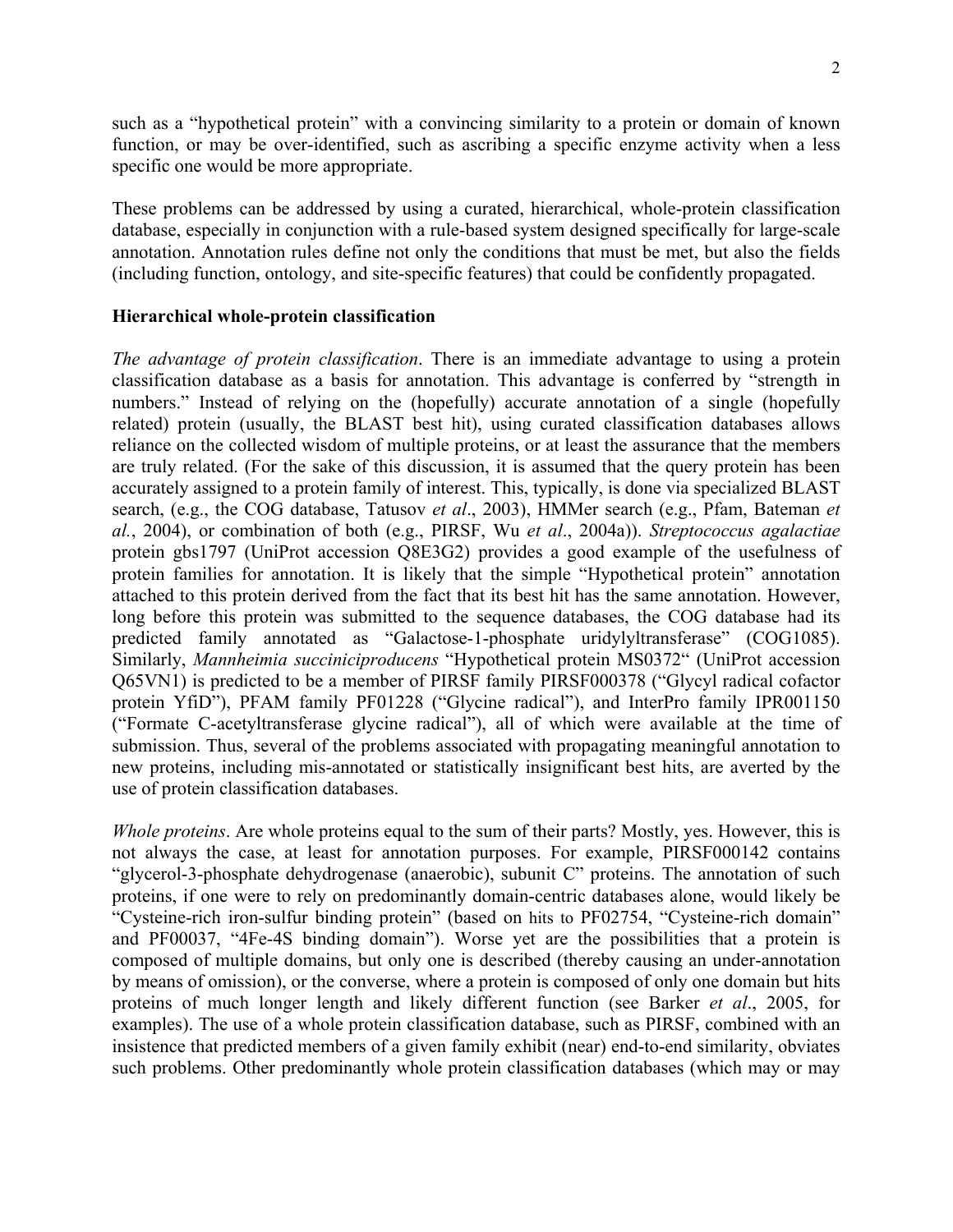not also contain domain families) include COGs, TIGRFAMs (Haft *et al*., 2003), PANTHER (Mi *et al*., 2005), and HAMAP (Gattiker *et al*., 2003).

*Hierarchies*. The annotation power of protein classification databases is rendered even more powerful if a single database contains families with progressively greater levels of similarity (that is, hierarchies), or if different databases (with different levels) are searched. Such databases, most notably PIRSF and the database-integrating InterPro (Mulder *et al*., 2005), allow annotation at an appropriate level of specificity. Theoretically, one query protein could be confidently predicted to be a member of a parent family, but not a child family, while a different query might be confidently assigned to both levels. In such cases, the most-specific possible annotation could be propagated. For example, PIRSF001370, a large family that contains acetolactate synthaselike thiamine diphosphate-dependent enzymes, can be further divided into seven subfamilies. Two *Pseudomonas putida* members of this family (UniProt accessions Q88DY8 and Q88N22) are annotated as the large subunit of acetolactate synthase (the latter as putative). However, only Q88DY8 belongs to subfamily PIRSF500108, which contains verified acetolactate synthase large subunits. Q88N22 can only be confidently assigned to the parent family. Pending confirmation of activity, "thiamine diphosphate-dependent enzyme" would be a safer annotation. As these examples demonstrate, the use of a hierarchical database helps prevent over- or underannotation (see Barker *et al*., 2005, for further examples).

*The PIRSF system*. The PIRSF protein classification system combines all of the approaches described above (Wu *et al*., 2004a). The system provides protein classification from superfamily to subfamily levels in a network structure based on evolutionary relationships of whole proteins. Such classification allows identification of probable function for uncharacterized sequences. PIRSF classification, which considers both full-length similarity and domain architecture, discriminates between single- and multi-domain proteins where functional differences are associated with the presence or absence of one or more domains. Furthermore, classification based on whole proteins, rather than on the component domains, allows annotation of both generic biochemical and specific biological functions.

In this system, unassigned proteins are tested against a set of hidden Markov models (HMMs) representing curated full-length protein families at different hierarchical levels. The following criteria, used by PIRSF Scan [\(http://pir.georgetown.edu/pirsf\)](http://pir.georgetown.edu/pirsf) , must be met:

- 1) The query protein must be recognized by an HMM with a score that falls above the minimum threshold score appropriate for that family. The threshold is based on the minimum score exhibited by current curated members of the family.
- 2) The length of the query protein must fall within the range exhibited by true members of the family. Both the score and length thresholds are adjusted based on characteristics of the protein family—that is, by taking into account standard deviations—to enable the scan program to capture divergent members for further testing.
- 3) The set of BLAST hits for the query must be assigned predominantly to the same PIRSF as predicted by HMM. Here, the "majority rule" principle is used, meaning that the query must hit at least 10 or one-third of the members of the PIRSF.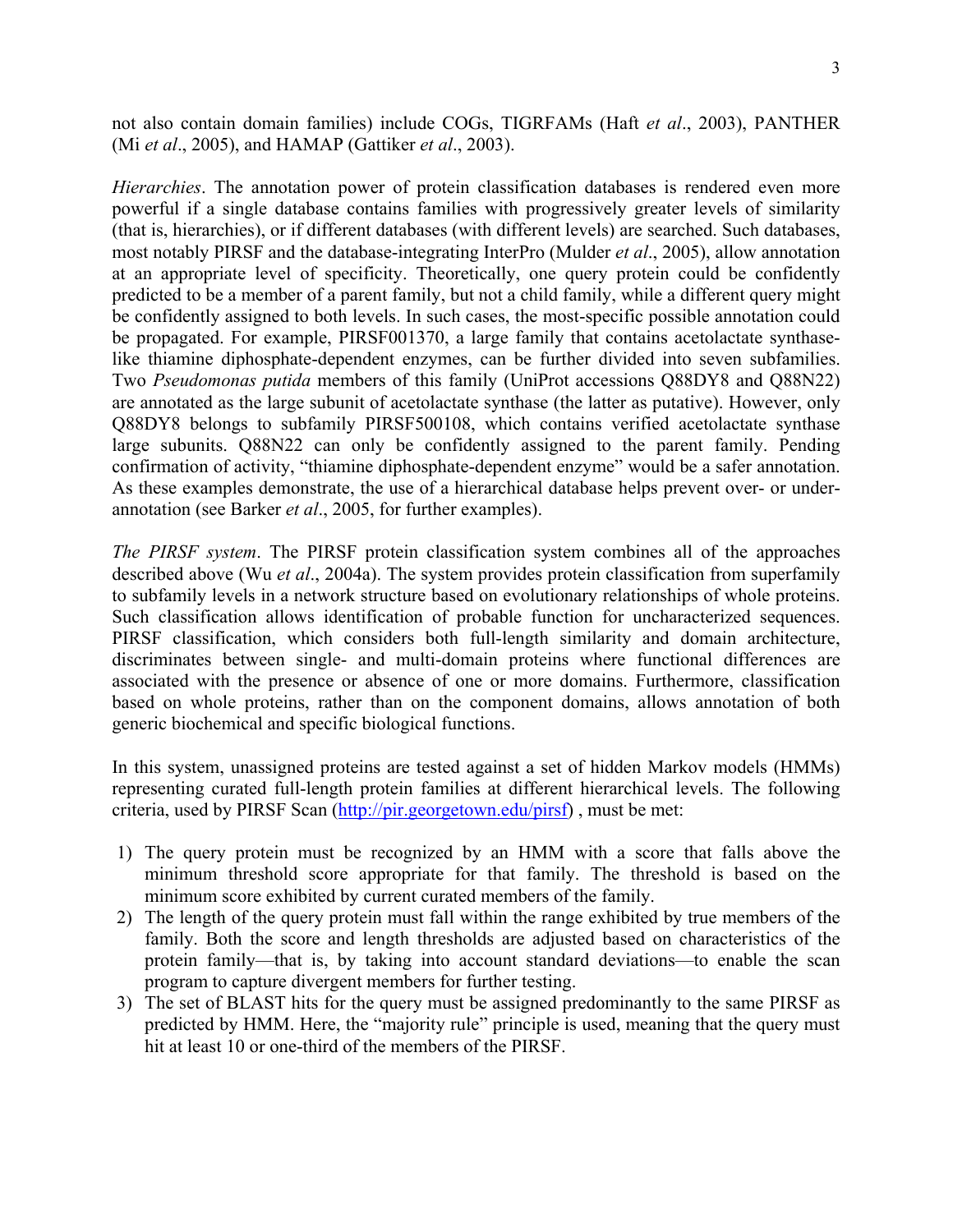Fine tuning of the match parameters is an ongoing process. Exact parameters used are described in the help document linked at the URL given above.

# **Rule-based automated annotation**

Curated, hierarchical, whole-protein classification databases are, by design, well suited to largescale protein annotation. First, the classification of whole proteins—not parts—enables specific biological function to be accurately propagated rather than only generic biochemical function (or worse, inaccurate biological function). Second, a hierarchical system of classification allows the propagation of generic biochemical function when a protein cannot confidently be assigned to a sub-family with known specific biological function. However, it is still possible to further refine large-scale automatic annotation systems. Such refinement is afforded by using annotation rules.

*Annotation rules defined.* An annotation rule is a set of condition/action statements. The conditions can range from the sequence-based, such as "member of family X," "contains domain Y," or "motif Z present," to the organism-based, such as "member of taxonomic lineage A" or "encodes metabolic function B." The action, typically, is the propagation of appropriate information to the query protein, but it can also include the flagging of pre-existing annotation as inappropriate. Rules are most useful (and accurate) when associated with a particular family or set of families. For example, a rule written to propagate the name "Pyruvate (flavodoxin) dehydrogenase" to proteins that match its active site motif could end up wrongly propagating that term to Midasin or other inappropriate proteins. However, if this same rule were applied only to members of the appropriate family (e.g, PIRSF000159), then only suitable proteins would be so annotated, assuming they match the motif.

Annotation rules have thus far been developed by the three members of the UniProt Consortium—the Protein Information Resource (PIR), the Swiss Institute of Bioinformatics (SIB), and the European Bioinformatics Institute (EBI). PIR has developed manually-curated Site Rules (PIRSRs) and Name Rules (PIRNRs), each of which (described in detail below) is based on curated protein families of the PIRSF system. SIB has developed curated rules based on the curated HAMAP family system (Gattiker *et al*., 2003). EBI has multiple systems—the manually curated RuleBase system (Biswas *et al*., 2002) and the automatically generated Spearmint (Kretschmann *et al*., 2001) and Xanthippe (Wieser *et al*., 2004) rules. Each of these rule sets are integrated into the annotation pipeline for proteins in the UniProt Knowledgebase (Bairoch *et al*., 2005).

*Advantages of rule-based propagation of functional annotation*. Annotation rules add significant advantages when used in conjunction with protein classification systems for the automated propagation of information from a family to an individual protein:

• **Increased specificity.** For example, both archaea and eukarya contain homologs to the DNA polymerase sliding clamp (PIRSF002090), commonly called Proliferating Cell Nuclear Antigen (PCNA). However, though the designation PCNA is perfectly reasonable for eukarya, it is not for archaea. Furthermore, the archaeal and the eukaryal versions are not easily separable based on sequence. Therefore, the only recourse for proper naming would be a taxonomy-based rule. Another example is provided by PIRSF000532, a protein family composed of members with the same general function but different specificities. The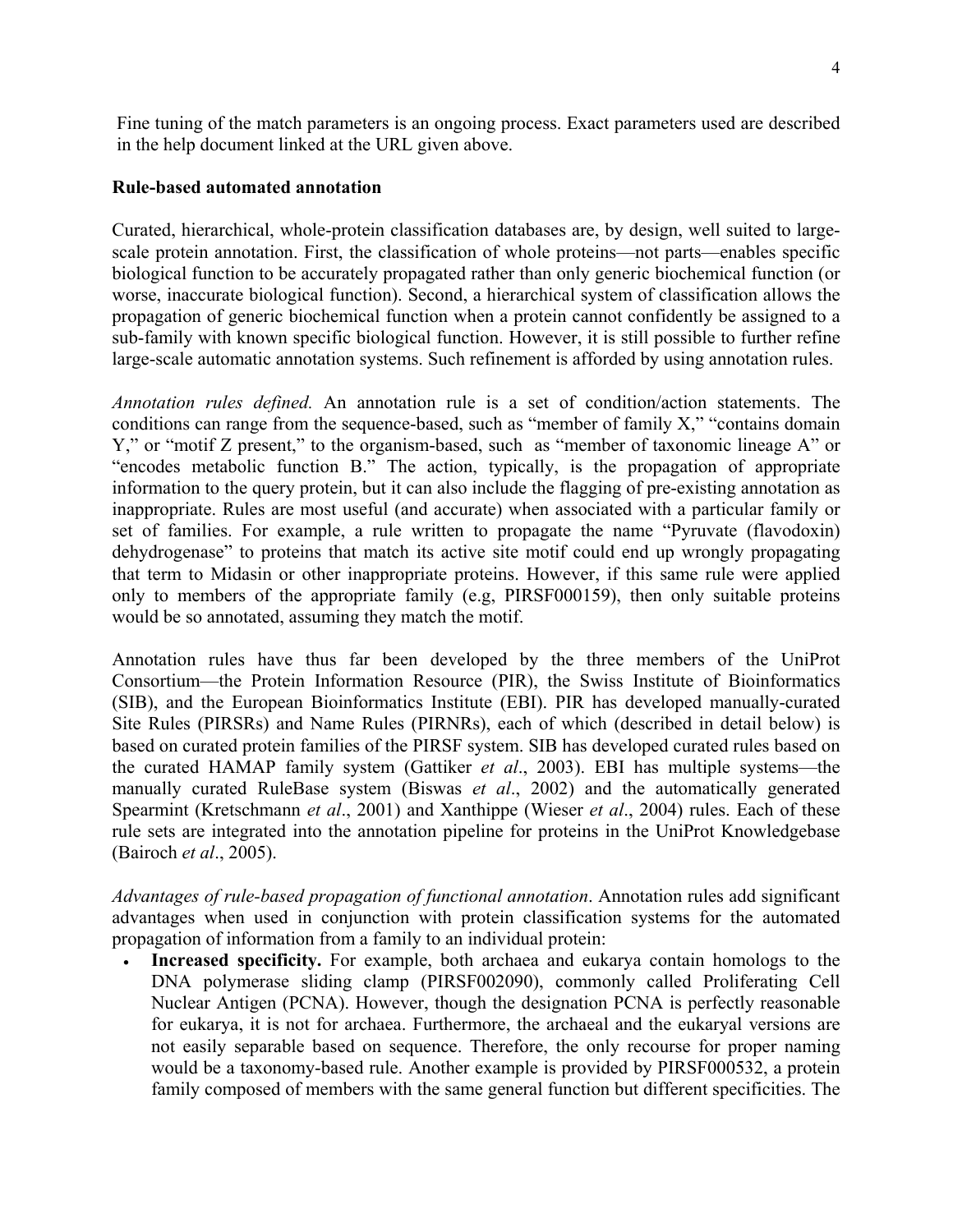proteins are phosphofructokinases that are either ATP-dependent, pyrophosphatedependent, or of unknown dependency. The specificity is encoded in a very small number of residues (Bapteste *et al*., 2003). Multiple instances of convergent evolution render the division of this family into subfamilies based on whole-protein similarity to be difficult if not impossible. However, rules can test for the known amino acid combinations conferring ATP or pyrophosphate dependence, thereby allowing the propagation of "ATP-dependent phosphofructokinase" or "Pyrophosphate-dependent phosphofructokinase" as appropriate. In addition, a fallback rule can be formulated such that entries failing both of the specific rules could be named the less-specific, but still accurate, "Phosphofructokinase."

- **Maintenance.** This attribute works on two levels. First, maintaining a single rule for multiple proteins is easier than maintaining those proteins individually. Second, at least as applied in UniProt, the annotation of proteins that fit a particular rule can be periodically updated to reflect changes in the rule actions. The reapplication of rule actions means that entries previously annotated based on a particular rule would immediately be fitted with the new information from the updated rule.
- More annotation fields. The ease of maintainance fosters an increase in the number of functional annotation fields that can be "touched" by automated means. Most current methods for applying automatic annotation to individual proteins focuses specifically on the protein name (even though, in principle, other fields can be annotated as well; in practice, this is not done). However, rules afford an easy mechanism for more accurate propagation of other important annotation fields, such as position-specific sequence features, Enzyme Commission (EC) name and number, keywords, references, and Gene Ontology (GO) terms. Function-based classifications, such as EC and GO, provide useful complements to sequence-based classifications enabling, for example, studies on analogous enzymes (Galperin *et al*., 1998).
- **Standardization.** The uniform application of a rule to proteins in a given family, by definition, will create a uniformity in annotation (when warranted). When applied to protein names, such annotation becomes another controlled vocabulary, thereby significantly aiding text-based searches.
- **Evidence attribution.** Rules can themselves be annotated with information that describes the source for the rule and whether the propagatible information is based on experimental evidence or computational prediction. Storing rules with unique identifiers allows information propagated by a rule to be tagged with the rule identifier. This, in effect, forms the basis for evidence attribution describing data source, types of evidence, and methods for annotation. Such evidence attribution provides an effective means to avoid misinterpretation of annotation information and propagation of annotation errors.
- **Validation.** A large amount of inaccurate information can be (and has been) propagated to proteins using non-stringent criteria. These erroneous data are difficult to find, so nearly impossible to eradicate completely. However, annotation rules—used to propagate reliable information—can also be used to flag unreliable information through "caution" statements. Each of the annotation rule systems indicated above has this component; however, the Xanthippe system performs this function exclusively.

*Annotation rules at PIR*. The PIRSF classification serves as the basis for a rule-based approach that provides standardized and rich automatic functional annotation. In particular, annotation can be reliably propagated from sequences containing experimentally determined properties to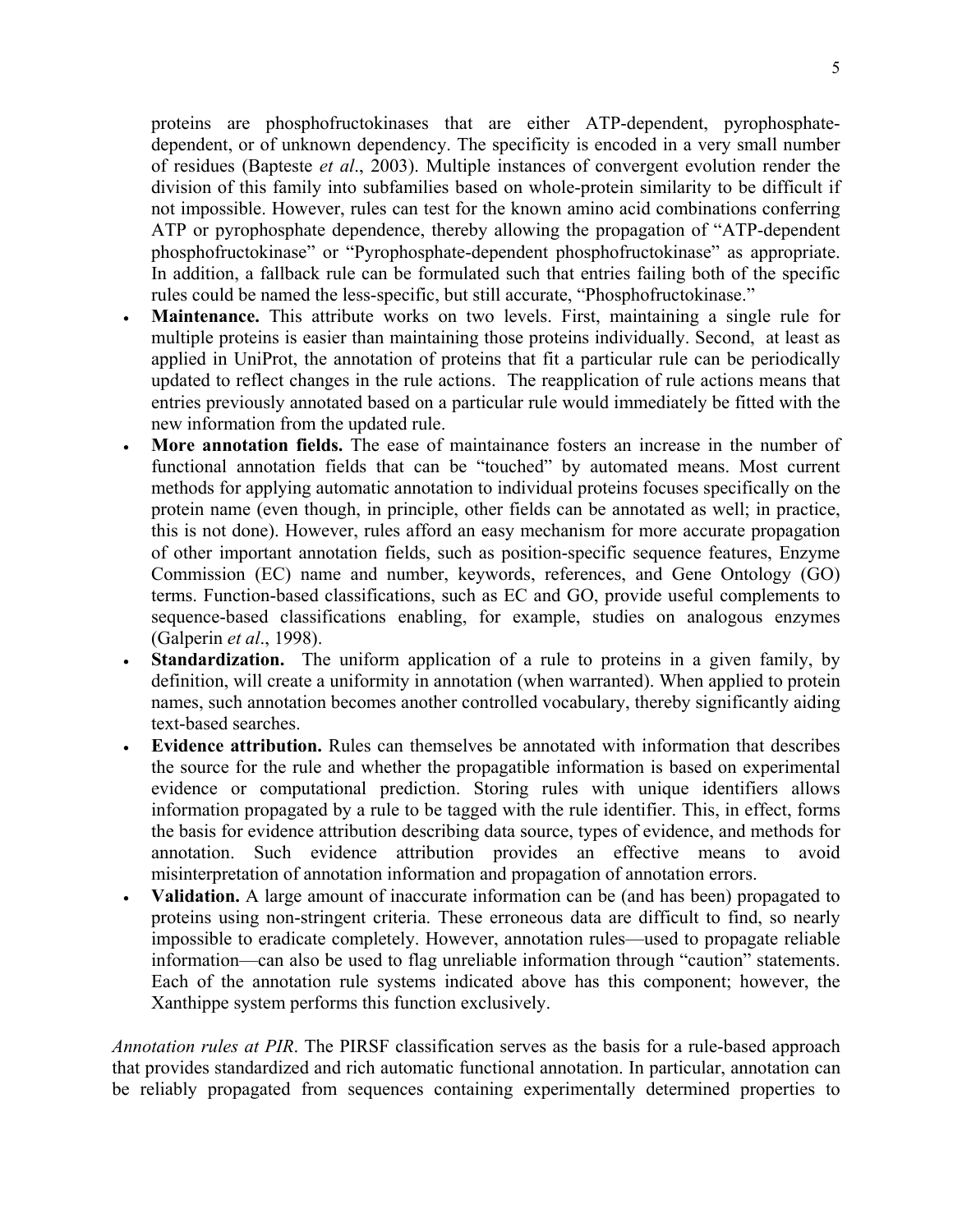closely related homologous sequences based on curated PIRSF families. PIR rules are manually defined and curated for several annotation fields, as described below. Two types of annotation rules have been developed. PIR Site Rules focus on sequence-specific features (UniProt "FT" lines). Originally designed to capture and propagate protein name (UniProt "DE" line) information, PIR Name Rules have expanded in scope to include synonyms and acronyms, Enzyme Commission (EC) name and number, Gene Ontology terms, and comment fields such as Function, Pathway, and Caution.

*PIRSR Site Rules*. To assure correct functional assignments, protein identifications must be based on both global (whole protein) and local (domain and motif) sequence similarities. Positionspecific Site Rules enable the annotation of active site residues, binding site residues, modified residues, or other functionally important amino acid residues. To exploit known structure information, Site Rules are defined starting with PIRSF families that contain at least one known 3D structure with experimentally-verified site information. The active site information on proteins is taken from the PDB (Bourne *et al*., 2004) SITE records, the LIGPLOT of interactions available in PDBSum database (Laskowski, 2001), and published scientific literature. The dataset of catalytic residues (Bartlett *et al*., 2002) is used as an authoritative source for catalytic residues in enzyme active sites.

Site rule curation involves manually editing multiple sequence alignments of representative protein family members (inlcuding the template PDB entry), building hidden Markov models (HMMs) from the conserved regions containing the functional site residues, and visualizing sequences and structures. The rules are defined using appropriate syntax and controlled vocabulary for site description and evidence attribution. The profile HMM thus built allows one to map functionally important residues from the template structure to other members of the PIRSF family that do not have a solved structure. To avoid false positives, site features are only propagated automatically if all site residues match perfectly in the conserved region by aligning both the template and target sequences to the profile HMM using HmmAlign (Eddy *et al*., 1995). Potential functional sites missing one or more residues or containing conservative substitions are only annotated after expert review with evidence attribution. Table 1 shows six example Site Rules, three for PIRSF000077 and three for PIRSF000097.

"Table 1 near here"

Automatic annotation generated by the PIR Site Rules will be attributed with the rule ID, which links to the rule report containing additional information. For Site Rules, the rule report will include multiple sequence alignments with highlighted site residues (Figure 1).

"Figure 1 near here"

*PIRNR Name Rules*. To capture the full annotation capability of PIRSFs, PIR Name Rules (PIRNRs) were developed. As with Site Rules, each Name Rule is defined with conditions for propagation (Table 1). While most Name Rules assign protein names to all family members, many families require more specialized rules with additional conditions to propagate appropriate names and avoid over-identification or under-identification. In addition to the PCNA example of taxonomically restricted names (or activities), PIR Name Rules provide the means to account for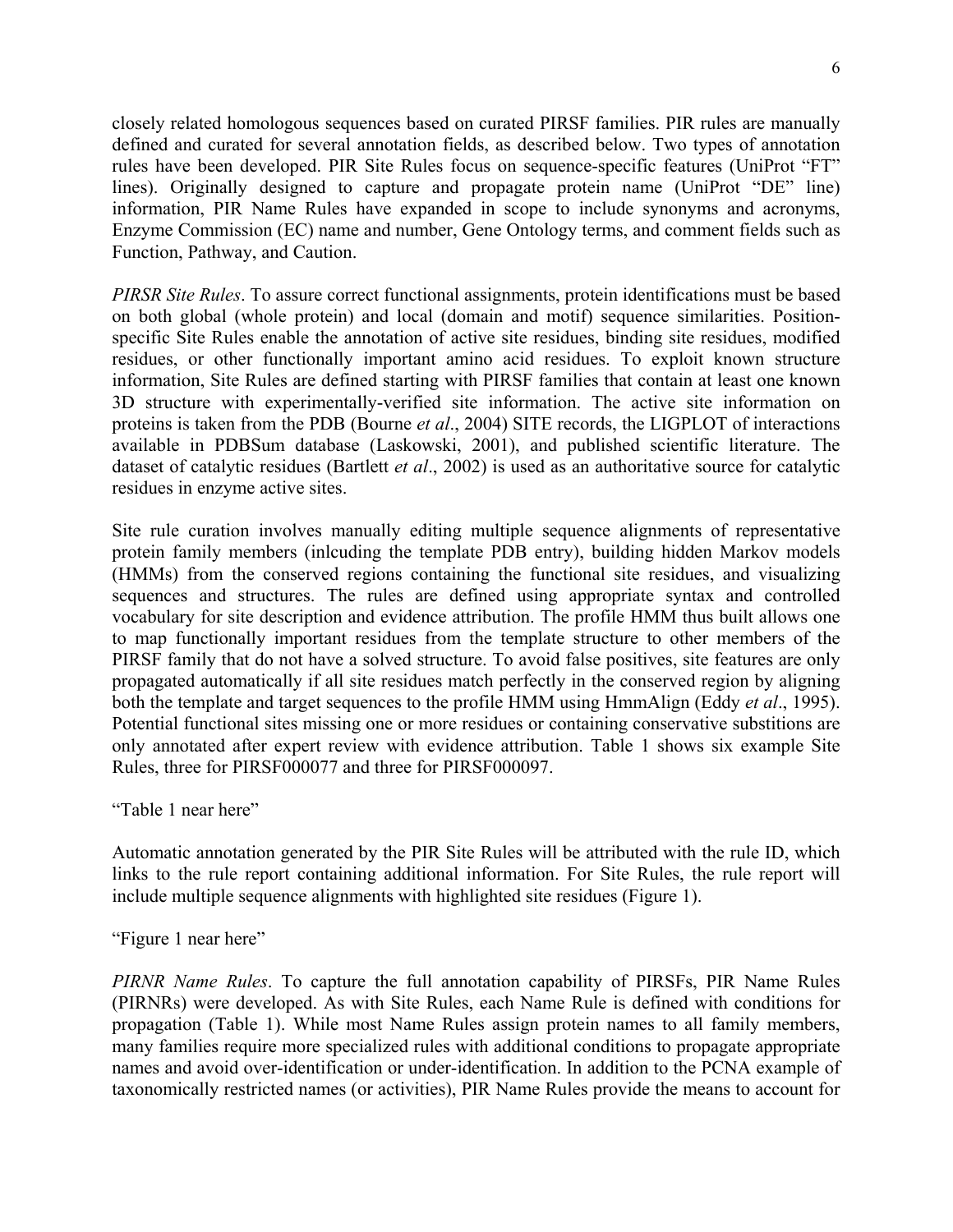functional variations within one PIRSF, including instances where a protein lacks the active site residue(s) necessary for enzymatic activity, and cases where evolutionarily-related proteins have known differences in biochemical activities (such as the phosphofructokinases of PIRSF000532) or domain organization.

PIRNRs are part of a two-tier system. The first tier is the "zero-level" rule. Such rules are designed without the ability for discrimination. That is, the information propagated by such a rule will apply to all members of the PIRSF to which the rule belongs (each PIRNR will apply only to members of its cognate PIRSF, and to no other PIRSF members). This ensures that every classified protein will get some annotation (assuming any information is known for the PIRSF members, and such information is deemed applicable to all members). The "higher-order" rules will fit only those members that pass additional tests. The additional tests may include taxonomic placement, presence or absence of critical domains, fit to a PIR Site Rule, or presence on manually curated inclusion (false negative) or exclusion (false positive) lists. By definition, higher-order rules are more specific than zero-level rules. Therefore, the propagation system will be designed to prevent propagation based on the zero rule when a higher-order rule applies.

Creating a PIRNR, which seeks to capture known or predicted information about a PIRSF, follows the completed curation of each PIRSF:

- *1. Compile known (literature) or predicted (sequence analysis) information about members of the PIRSF of interest.*
- *2. Indicate match conditions (higher-order rules only), including* 
	- a. Taxonomic range to which the rule should apply.
	- b. Essential domains (in the form of matches to PFAM).
	- c. Essential residues (in the form of matches to PIR Site Rules).
	- d. False negatives (list known entries that should get the indicated annotation, but would otherwise fail the rule tests).
- *3. Indicate exclusion conditions (higher-order rules only), including* 
	- a. Taxonomic range that should NOT get propagation.
	- b. Domains that should NOT be present.
	- c. Residues that should NOT be present.
	- d. False positives (list known entries that pass all the rule tests, but should NOT get propagated information).
- *4. Indicate propagatible information, including* 
	- a. Protein name (DE line) and acronym that adheres to UniProt standards.
	- b. Alternative names or synonyms used in the literature, with acronyms.
	- c. Comments on function, pathway, or cautions about nomenclature (as in the PIRNR025624-1 example; Table 1).
	- d. EC number.
	- e. GO terms. Only the leaf-most term is propagated.
- *5. Outline the scope of the rule, or provide reasons why a particular protein name was chosen as standard for the group.*

# **Conclusions**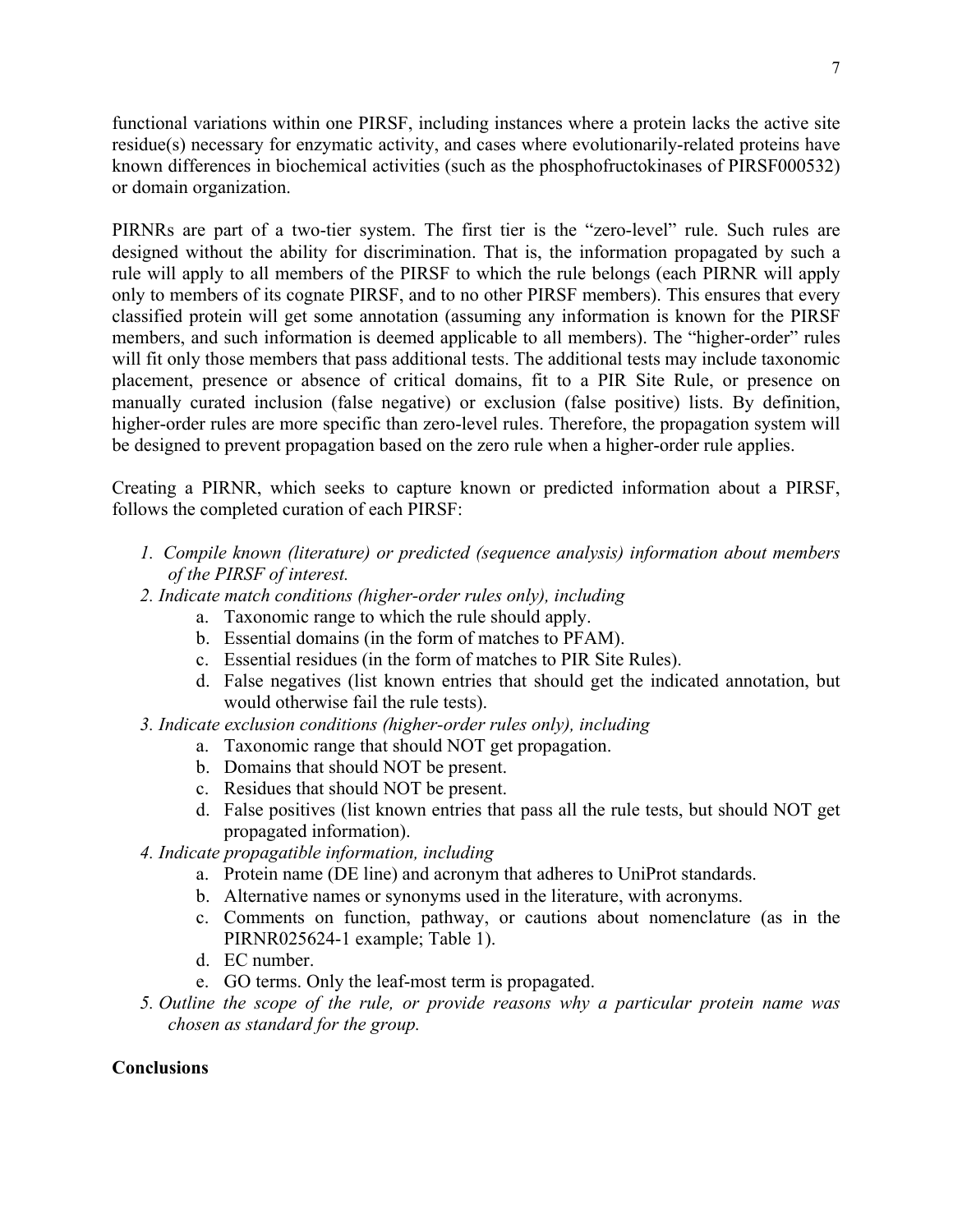Critical to our understanding of biology is accurate and up-to-date information. The process of evolution affords us the ability to make inferences about the nature of the proteins that govern biological processes, since like proteins often perform like (if not exact) functions. Unfortunately, this same process has been far from a smooth transition from state to state. The result is that inferences made about one protein based on similarity to another protein using automated methods are often suspect. This is more than a mere annoyance. The lack of rigorous methods for propagating appropriate information hampers knowledge discovery by either reducing the associations that can be made, or by producing associations that should not be made. However, the recent development of methods for better annotation hold much promise for preventing—and even reversing—the previous trend toward rampant misinformation. The combination of hierarchical, whole-protein classifications and rule-based large-scale annotation pipelines is a significant step in the right direction.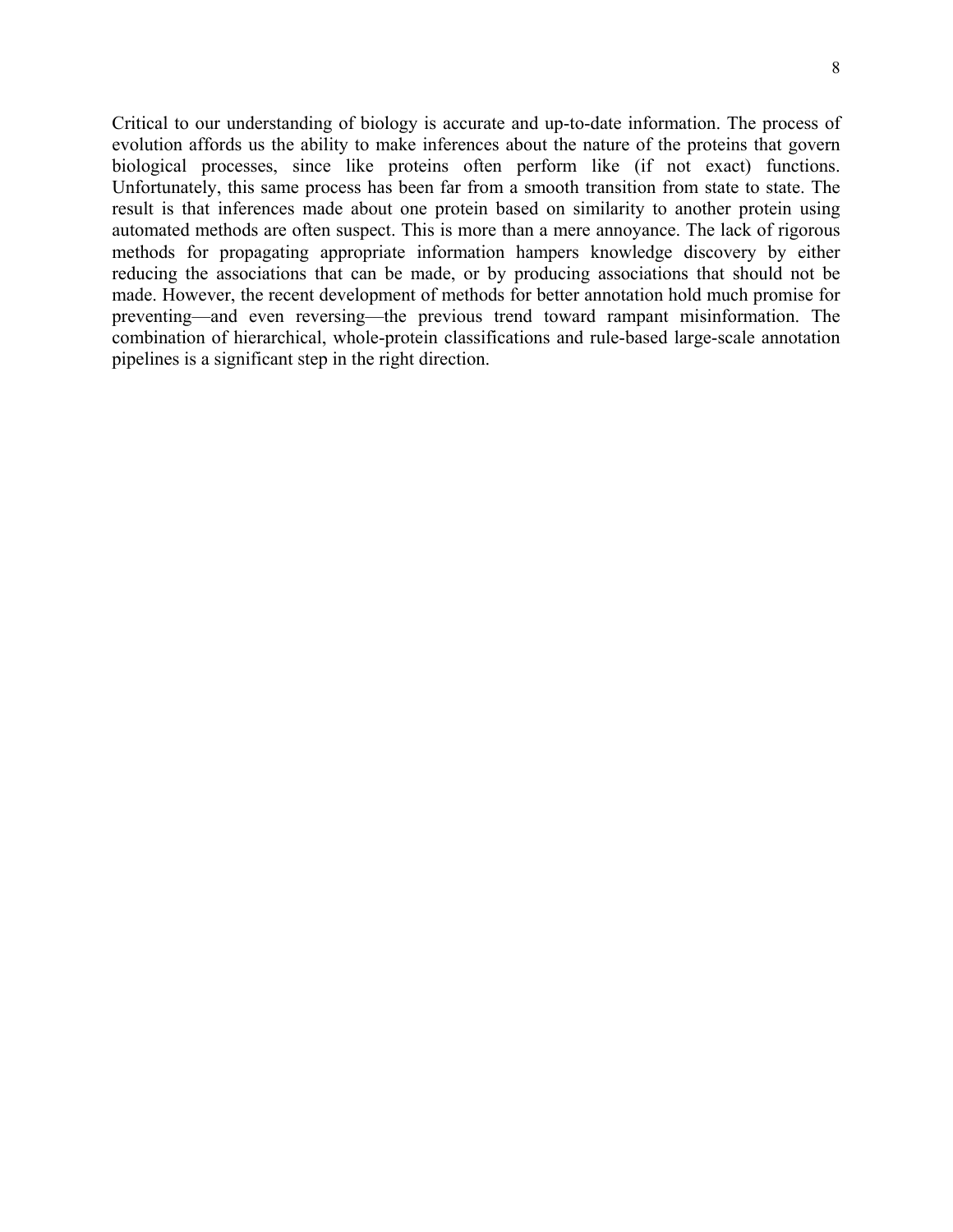# **Acknowledgments**

The project is supported by grant U01-HG02712 from National Institutes of Health and grant DBI-0138188 from National Science Foundation.

#### **Related articles**

g306302

#### **References**

- Bairoch A, Apweiler R, Wu CH, Barker WC, Boeckmann B, Ferro S, Gasteiger E, Huang H, Lopez R, Magrane M, Martin MJ, Natale DA, O'Donovan C, Redaschi N and Yeh LS (2005) The Universal Protein Resource (UniProt). *Nucleic Acids Research*, **33**, D154-D159.
- Bapteste E, Moreira D and Philippe H (2003) Rampant horizontal gene transfer and phosphodonor change in the evolution of the phosphofructokinase. *Gene*, **318**, 185-191.
- Barker WC, Mazumder R, Nikolskaya AN, and Wu CH (2005) The PIR SuperFamily (PIRSF) classification system. *Encyclopedia of Genetics, Genomics, Proteomics and Bioinformatics*. Proteomics Volume, Subramaniam, S. (Ed.) John Wiley & Sons, Ltd. (article g306302 in press).
- Bartlett GJ, Porter CT, Borkakoti N and Thornton JM (2002) Analysis of catalytic residues in enzyme active sites. *Journal of Molecular Biology*, **324**, 105-121.
- Bateman A, Coin L, Durbin R, Finn RD, Hollich V, Griffiths-Jones S, Khanna A, Marshall M, Moxon S, Sonnhammer EL, Studholme DJ, Yeats C and Eddy SR (2004) The Pfam protein families database. *Nucleic Acids Research*, **32**, D138-D141.
- Biswas M, O'Rourke JF, Camon E, Fraser G, Kanapin A, Karavidopoulou Y, Kersey P, Kriventseva E, Mittard V, Mulder N, Phan I, Servant F and Apweiler R (2002) Applications of InterPro in protein annotation and genome analysis. *Brief Bioinform*., **3**, 285-295.
- Bourne PE, Addess KJ, Bluhm WF, Chen L, Deshpande N, Feng Z, Fleri W, Green R, Merino-Ott JC, Townsend-Merino W, Weissig H, Westbrook J and Berman HM (2004) The distribution and query systems of the RCSB Protein Data Bank. *Nucleic Acids Research*, **32**, D223-D225.
- Eddy SR, Mitchison G and Durbin R (1995) Maximum Discrimination hidden Markov models of sequence consensus. *Journal of Computational Biology*, **2**, 9-23.
- Galperin MY and Koonin EV (1998) Sources of systematic error in functional annotation of genomes: domain rearrangement, non-orthologous gene displacement and operon disruption. *In Silico Biology*, **1**, 55-67.
- Galperin MY, Walker DR and Koonin EV (1998) Analogous enzymes: independent inventions in enzyme evolution. *Genome Research*, **8**, 779-790.
- Gattiker A, Michoud K, Rivoire C, Auchincloss AH, Coudert E, Lima T, Kersey P, Pagni M, Sigrist CJ, Lachaize C, Veuthey AL, Gasteiger E, and Bairoch A (2003) Automated annotation of microbial proteomes in SWISS-PROT. *Comput Biol Chem*., **27**, 49-58.
- Haft DH, Selengut JD, and White O (2003) The TIGRFAMs database of protein families. *Nucleic Acids Research*, **31**, 371-373.
- Koonin EV and Galperin MY (2003) *Sequence Evolution Function: Computational Approaches in Comparative Genomics*. Kluwer Academic Publishers: Boston, MA.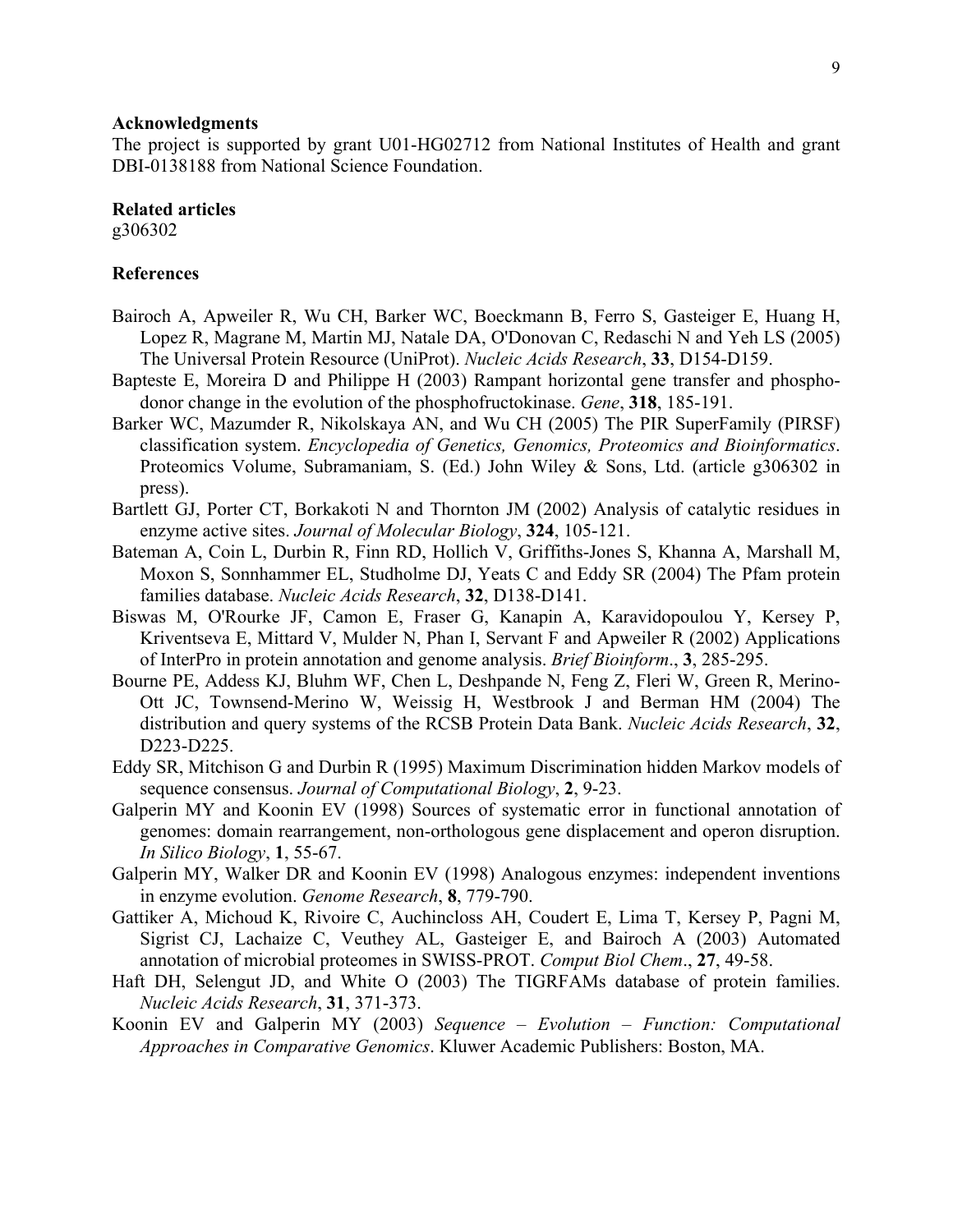- Kretschmann E, Fleischmann W and Apweiler R (2001) Automatic rule generation for protein annotation with the C4.5 data mining algorithm applied on SWISS-PROT. *Bioinformatics*, **17**, 920-926.
- Laskowski RA (2001) PDBsum: summaries and analyses of PDB structures. *Nucleic Acids Research*, **29**, 221-222.
- Mi H, Lazareva-Ulitsky B, Loo R, Kejariwal A, Vandergriff J, Rabkin S, Guo N, Muruganujan A, Doremieux O, Campbell MJ, Kitano H, and Thomas PD (2005) The PANTHER database of protein families, subfamilies, functions and pathways. *Nucleic Acids Research*, **33**, D284- D<sub>288</sub>.
- Mulder NJ, Apweiler R, Attwood TK, Bairoch A, Bateman A, Binns D, Bradley P, Bork P, Bucher P, Cerutti L, Copley R, Courcelle E, Das U, Durbin R, Fleischmann W, Gough J, Haft D, Harte N, Hulo N, Kahn D, Kanapin A, Krestyaninova M, Lonsdale D, Lopez R, Letunic I, Madera M, Maslen J, McDowall J, Mitchell A, Nikolskaya AN, Orchard S, Pagni M, Ponting CP, Quevillon E, Selengut J, Sigrist CJ, Silventoinen V, Studholme DJ, Vaughan R, and Wu CH (2005) InterPro, progress and status in 2005. *Nucleic Acids Research*, **33**, D201-D205.
- Tatusov RL, Fedorova ND, Jackson JD, Jacobs AR, Kiryutin B, Koonin EV, Krylov DM, Mazumder R, Mekhedov SL, Nikolskaya AN, Rao BS, Smirnov S, Sverdlov AV, Vasudevan S, Wolf YI, Yin JJ, Natale DA (2003) The COG database: an updated version includes eukaryotes. *BMC Bioinformatics*, **4**, 41.
- Wieser D, Kretschmann E and Apweiler R (2004) Filtering erroneous protein annotation. *Bioinformatics*, **20 Suppl 1**, I342-I347.
- Wu CH, Yeh L-S, Huang H, Arminski L, Castro-Alvear J, Chen Y, Hu Z, Kourtesis P, Ledley RS, Suzek BE, Vinayaka CR, Zhang J and Barker WC (2003a) The Protein Information Resource. *Nucleic Acids Research*, **31**, 345-347.
- Wu CH, Huang H, Yeh LS and Barker WC (2003b) Protein family classification and functional annotation. *Computational Biology and Chemistry*, **27**, 37-47.
- Wu CH, Nikolskaya A, Huang H, Yeh L-S, Natale D, Vinayaka CR, Hu Z, Mazumder R, Kumar S, Kourtesis P, Ledley RS, Suzek BE, Arminski L, Chen Y, Zhang J, Cardenas JL, Chung S, Castro-Alvear J, Dinkov G and Barker WC (2004a) PIRSF family classification system at the Protein Information Resource. *Nucleic Acids Research*, **32**, D112-D114.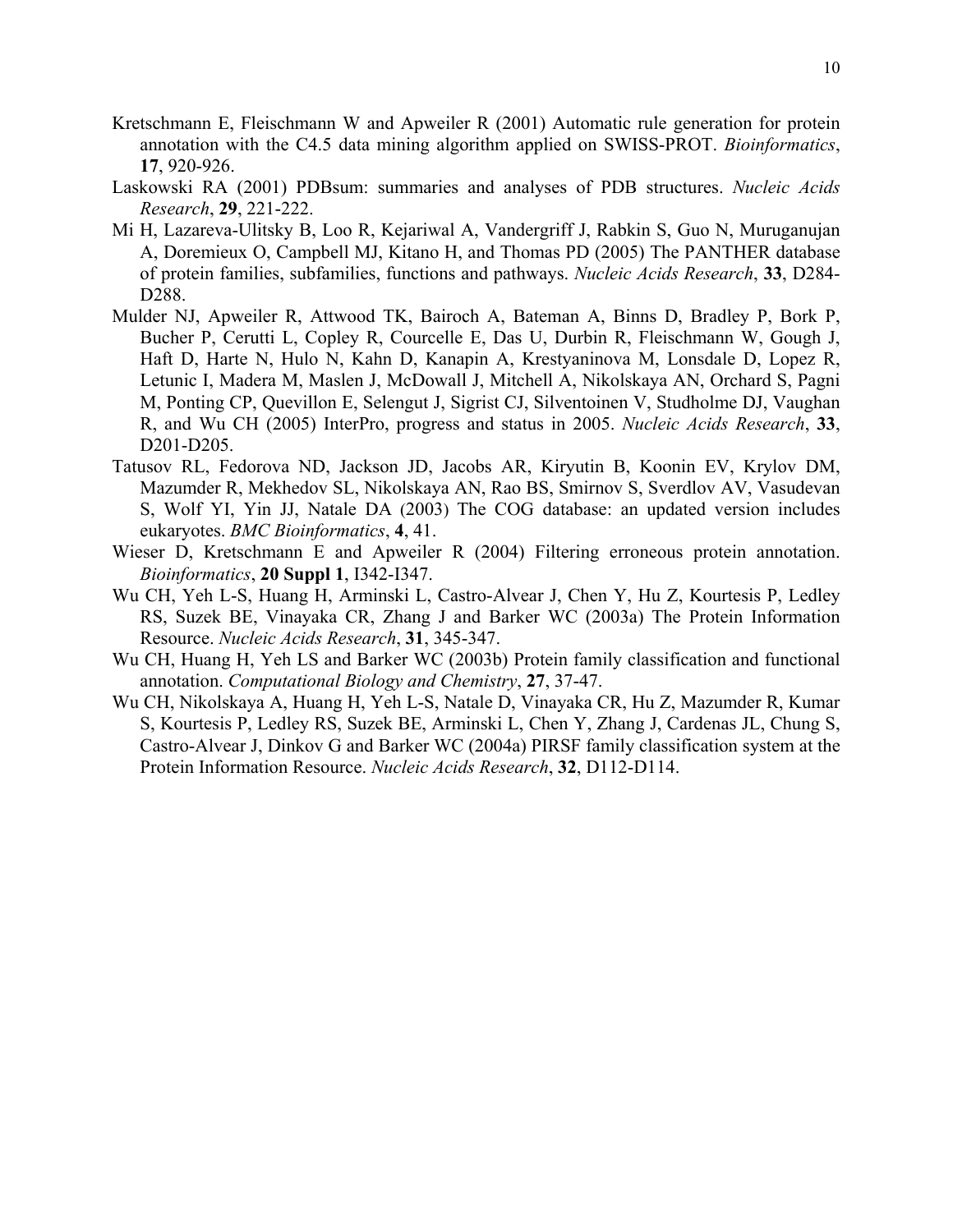**Table 1.** PIR Site Rules and Name Rules for automated annotation of functional sites and standardized protein names.

| <b>Rule Type/ID</b>         | Condition           | <b>Propagatible Annotation</b>                                                                                  | Evidence                                                     |  |  |  |
|-----------------------------|---------------------|-----------------------------------------------------------------------------------------------------------------|--------------------------------------------------------------|--|--|--|
| Site rule/                  | PIRSF000077 member  | Feature: Active site                                                                                            | Template: UniProt:P00274; PDB:2TRX                           |  |  |  |
| PIRSR000077-1               | and HMM site match  | Residues: Cys 33, Cys 36                                                                                        | Status: Validated [PMID:2181145]                             |  |  |  |
| Site rule/                  | PIRSF000077 member  | Feature: Site                                                                                                   | Template: UniProt:P00274; PDB:2TRX                           |  |  |  |
| PIRSR000077-2               | and HMM site match  | Residues: Gly 34, Pro 35                                                                                        | Status: Validated [PMID:9099998]                             |  |  |  |
| Site rule/                  | PIRSF000077 member  | Feature: Site                                                                                                   | Template: UniProt:P00274; PDB:2TRX                           |  |  |  |
| PIRSR000077-3               | and HMM site match  | Residue: Asp 27                                                                                                 | Status: Validated [PMID:9374473]                             |  |  |  |
| Site rule/                  | PIRSF000097 member  | Feature: Active site                                                                                            | Template: UniProt:P15121; PDB:1US0                           |  |  |  |
| PIRSR000097-1               | and HMM site match  | Residue: Tyr 49                                                                                                 | Status: Validated [PMID:8245005]                             |  |  |  |
| Site rule/                  | PIRSF000097 member  | Feature: Binding site                                                                                           | Template: UniProt:P15121; PDB:1US0                           |  |  |  |
| PIRSR000097-2               | and HMM site match  | Residue: His 111                                                                                                | Status: Validated [PMID:8245005]                             |  |  |  |
| Site rule/                  | PIRSF000097 member  | Feature: Site                                                                                                   | Template: UniProt:P15121; PDB:1US0                           |  |  |  |
| PIRSR000097-3               | and HMM site match  | Residue: Lys 78                                                                                                 | Status: Validated [PMID:15146478]                            |  |  |  |
| Name Rule/<br>PIRNR001555-1 | PIRSF001555 member  | Name: aspartate-ammonia ligase<br>Synonym: asparagine synthetase A<br>EC: aspartate-ammonia ligase (EC 6.3.1.1) | Template: UniProt:P00963<br>Status: Validated [PMID:1369484] |  |  |  |
| Name Rule/                  | PIRSF000881 member  | Name: S-acyl fatty acid synthase thioesterase                                                                   | Template: UniProt:P00633                                     |  |  |  |
| PIRNR000881-1               | and vertebrates     | EC: oleoyl-facyl-carrier-protein] hydrolase (EC 3.1.2.14)                                                       | Status: Validated [PMID:2415525]                             |  |  |  |
| Name Rule/                  | PIRSF000881 member  | Name: Type II thioesterase                                                                                      | Template: UniProt: Q08788                                    |  |  |  |
| PIRNR000881-2               | and not vertebrates | EC: thiolester hydrolases (EC 3.1.2.-)                                                                          | Status: Validated [PMID:9560421]                             |  |  |  |
| Name Rule/<br>PIRNR025624-1 | PIRSF025624 member  | Name: ACT domain protein<br>Misnomer: chorismate mutase                                                         | <b>Status: Predicted</b>                                     |  |  |  |